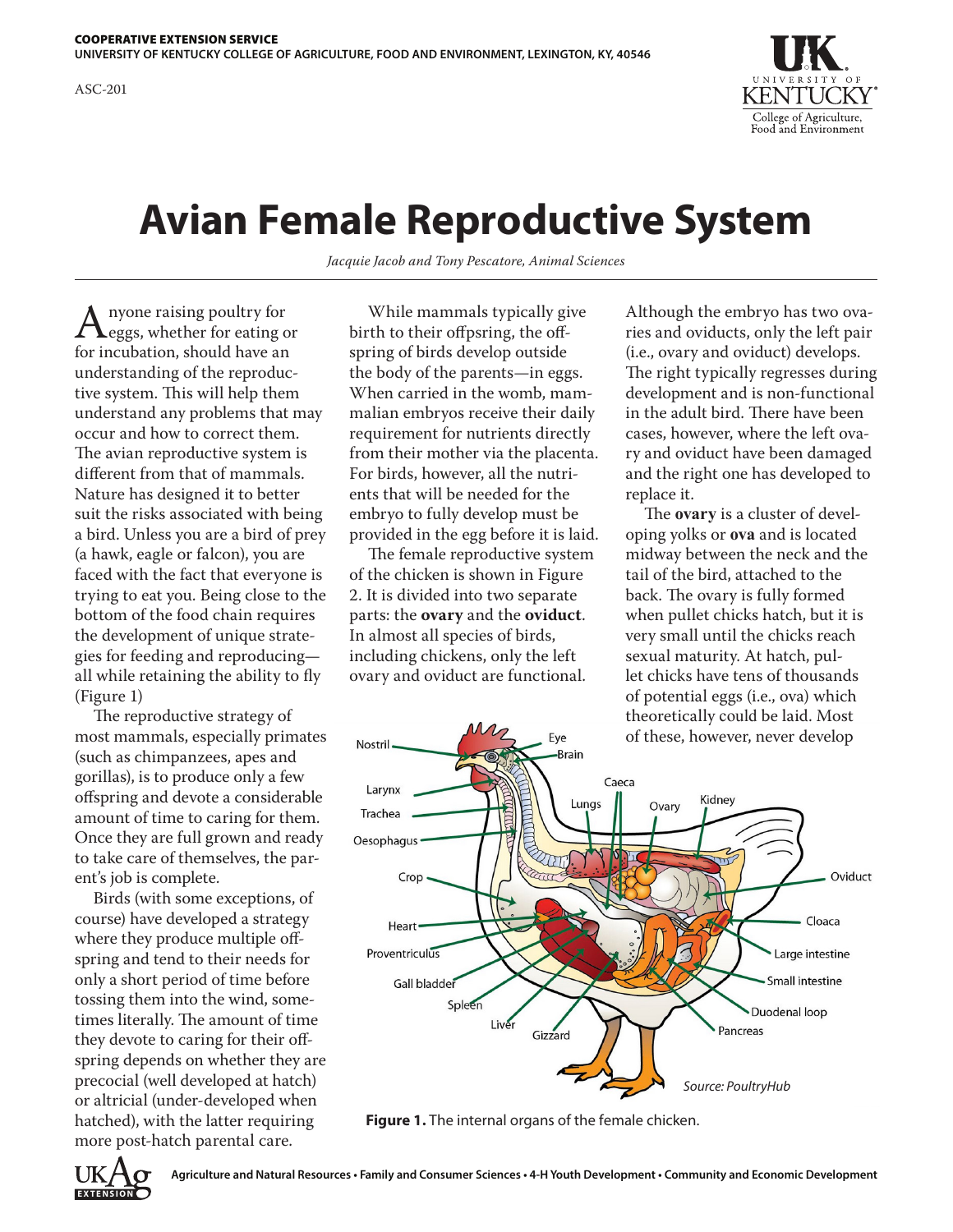to the point of ovulation. So the maximum number of eggs a hen can lay is determined when she hatches since no new ova are added once the chick has hatched.

Each ovum (singular form of ova) starts out as a single cell surrounded by a **vitelline membrane**. As the ovum develops, yolk is added. The color of the yolk comes from fat soluble pigments called **xanthophylls** contained in the hen's diet. Hens fed diets with yellow maize, or allowed to range on grass, typically have dark yellow yolks. Hens fed diets with white maize, sorghum, millet or wheat typically have pale yolks. The color of the yolks from these hens can be improved by the addition of marigold petals to provide the desired level of xanthophylls in the yolk.

**Ovulation** is the term used for the release of the mature ovum from the ovary into the second part of the female reproductive system, the oviduct. During ovulation the ovum, which is enclosed in a sack, ruptures along the suture line or **stigma** (see Figure 3). Occasionally the vitelline membrane is damaged and pale spots or blotches develop on the yolk. This is referred to as **mottling**. Although the appearance of the yolk is changed, there is no effect on the egg's nutritional value or flavor. A slight degree of yolk mottling is normal and is not typically noticed by consumers. A high incidence of yolk mottling, however, adversely affects consumer acceptance. The use of cottonseed meal (which contains gossypol) and sorghum (which contains tannin) in the diet can also increase the incidence of mottling. A calcium deficient diet will also have the same effect.

The female reproductive system is sensitive to light exposure, especially the number of hours of light in a day. The release of the next ova typically occurs 30-75 minutes after the previous egg has been laid. If the egg was laid too late in the day the next ovulation will wait till the next day and the hen will have a day when she does not lay an egg.

The second major part of the female chicken's reproductive system is the **oviduct**. The oviduct is a long convoluted tube (25-27 inches long when fully developed) which is divided into five major sections. They are the infundibulum or funnel, magnum, isthmus, shell gland, and vagina.

The first part of the oviduct, the **infundibulum** or funnel, is 3-4 inches long, and engulfs the ovum released from the ovary. "Funnel" is an inaccurate choice of name for this part since it gives the vision of the infundibulum waiting for the ovum to fall into it, which is not the case. Instead the released ovum stays in place and the muscular infundibulum moves to surround it. The ovum or yolk remains in the infundibulum for 15-18 minutes. **Fertilization**, if it is going to occur, takes place in the infundibulum.

The next section of the oviduct is the **magnum** which is 13 inches long and is the largest section of the oviduct as its name implies (from the Latin word for "large"). The ovum or yolk remains here 3 hours during which time the thick white or **albumen** is added and the **chalaza** is formed.

The third section of the oviduct is the **isthmus** which is 4 inches long. The developing egg remains here for 75 minutes. The isthmus, as its name implies, is slightly constricted (The term "isthmus" refers to a narrow band of tissue connecting two larger parts of an anatomical structure). The isthmus is where the inner and outer **shell membranes** are added.

The next section of the oviduct is the **shell gland** or uterus. The shell gland is 4-5 inches long, and the egg remains here for 20 plus hours. As its name implies, the **shell** is placed on the egg here. The



**Figure 2.** Parts of the reproductive tract of a female chicken. *Jacquie Jacob.*



**Figure 3.** Ovary of a female chicken. *Jacquie Jacob.*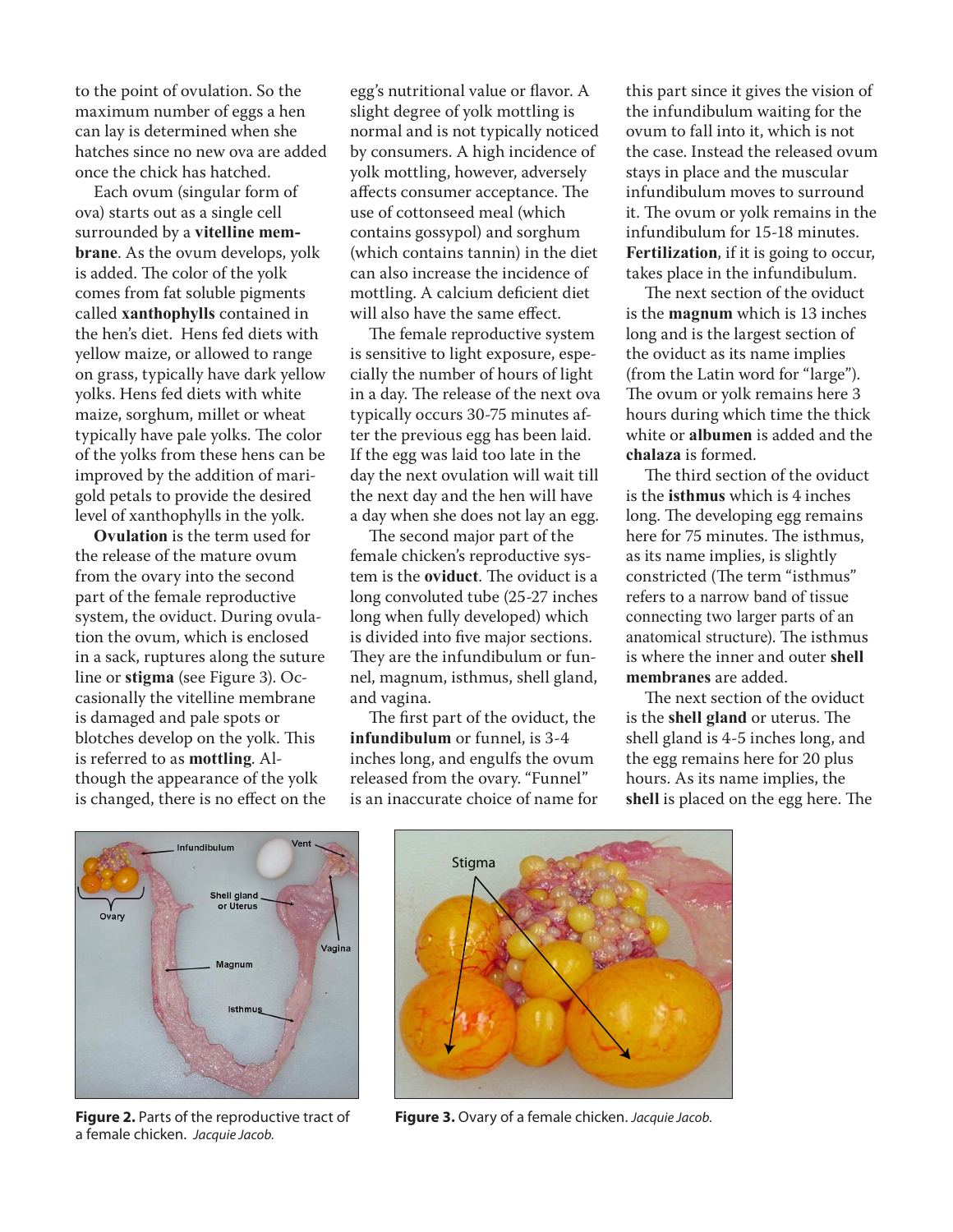shell is largely made up of calcium carbonate. The hen mobilizes calcium from her bones to provide 47% of the calcium for the shell. The remainder of the required calcium is supplied by the feed. **Pigment** deposition, if there is any, is also done in the shell gland.

The last part of the oviduct is the **vagina** which is about 4-5 inches long and does not really play a part in egg formation. The vagina is made of muscle which helps push the egg out of the hen's body. The **bloom** or cuticle is also added to the egg in the vagina prior to **oviposition** (the laying of the fully formed egg).

Near the junction of the vagina and the shell gland, there are deep glands known as **sperm host glands**. They get their name from the fact that they can store sperm for long periods of time (10 days to 2 weeks). When an egg is laid, some of these sperm can be squeezed out of the glands into the oviduct so that they can migrate farther up the oviduct to fertilize an ovum. This is one of the really remarkable things about birds; the sperm remain viable at body temperature. This allows the hen to have fertile eggs for a period of time after a mating.

Birds lay eggs in clutches. A **clutch** consists of one or more eggs laid each day for several days, followed by a rest period of about a day or more. Then another egg or set of eggs is laid. Clutch size is speciesand breed-specific. For commercial egg layers clutch size is typically quite large. Clutch size, as well as the numbers of clutches laid in a laying cycle, will vary with species, but the principle is the same.

In chicken hens, ovulation usually occurs in the morning and under normal daylight conditions, almost never after 3:00 PM. The total time to form a new egg is

about 25-26 hours. This includes about 3½ hours to make the albumen, 1½ hours for the shell membranes, and about 20 hours for the shell itself.

Ovulation of a yolk for the next egg in a clutch occurs 30-75 minutes after the hen lays the previous egg, and so that each day the hen gets later and later in her timing. As an analogy, she runs behind, like a clock that is improperly adjusted. Eventually she gets so far behind schedule that she would have to lay eggs after dusk. Since hens do not typically ovulate late in the day, the next ovulation is delayed until at least the next day and egg laying is interrupted. This delay results in the break between clutches and the cycle repeats itself a day or so later.

Occasionally, a hen will produce **double-yolked eggs**. This phenomenon can be related to hen age but genetic factors are also involved. Young hens sometimes release two yolks from the ovary in quick succession. Double-yolked eggs are typically larger in size than single yolk eggs. Double-yolked eggs are not suitable for hatching. There is typically not enough nutrients and space available for two chicks to develop to hatch. It has happened, but it is rare.

Occasionally a young hen will produce an egg with no yolk at all. **Yolkless eggs** are usually formed when a bit of tissue is sloughed off the ovary or oviduct. This tissue stimulates the secreting glands of the different parts of the oviduct and a yolkless egg results.

Although it is rare, hens have laid an egg with a whole egg inside. This occurs when an egg that is nearly ready to be laid reverses direction and moves up the oviduct and encounters another egg in process of being put together. The results is that the first egg gets a new layer

of albumen added and two eggs are encased together within a new shell. Such eggs are so rare that no one knows exactly why they happen.

Another egg problem that is commonly noted if you raise your own chickens is blood and meat spots. **Blood spots** are normally found on or around the yolk (Figure 4). The main cause is a small break in one of the tiny blood vessels around the yolk when it is ovulated. High levels of activity during the time of ovulation can increase the incidence of blood spots. **Meat spots** are usually brown in color and are more often associated with the egg white. They are formed when small pieces of the wall of the oviduct are sloughed off when the egg is passing through. In commercial operations, eggs with blood or meat spots are typically identified during candling and removed. It is rare, therefore, to see these eggs in stores. The incidence is higher in brown shelled eggs, and it is harder to identify them when candling the darker colored shells.

Occasionally an egg will be laid without a shell. It feels like a water balloon. The shell membranes were placed on the yolk and egg white, but it somehow slipped past the shell mechanism and the shell wasn't deposited. The occurrence



**Figure 4.** An egg with a blood spot on the yolk. *Steve Patton, UK.*